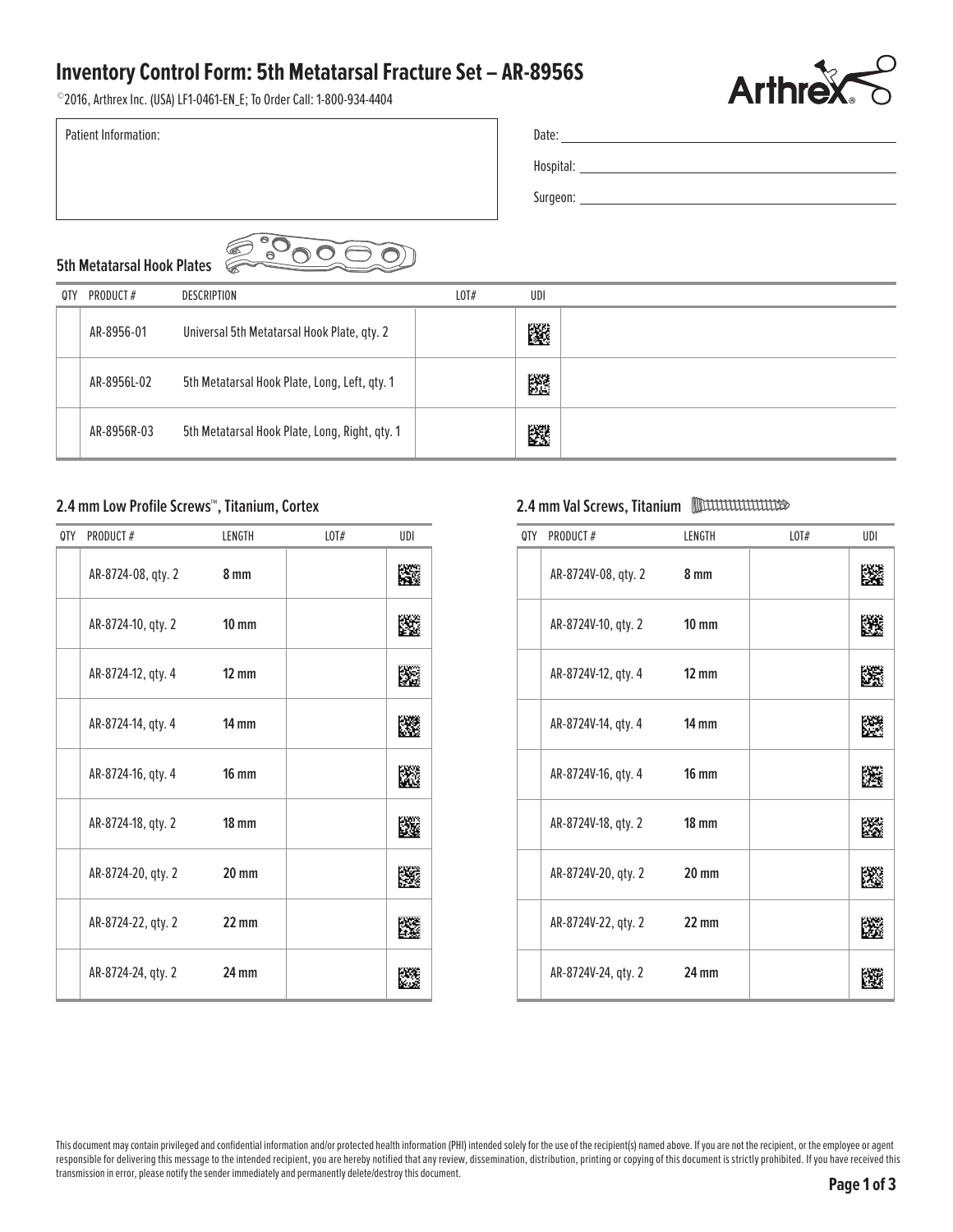## **Inventory Control Form: 5th Metatarsal Fracture Set – AR-8956S**

# Date: Hospital: Surgeon:

|     | - AK-8Y56S                                                               |        | <b>Arthrex</b>                                   |     |
|-----|--------------------------------------------------------------------------|--------|--------------------------------------------------|-----|
|     |                                                                          |        |                                                  |     |
|     |                                                                          |        |                                                  |     |
|     |                                                                          |        |                                                  |     |
|     | 5.5 mm Low Profile Jones Screws,<br>Titanium, Partially Threaded, Oty. 2 |        | $\frac{1}{\sqrt{1-\frac{1}{2}}\cdot\frac{1}{2}}$ |     |
| 0TY | PRODUCT#                                                                 | LENGTH | $L$ OT $#$                                       | UDI |
|     | AR-9055-40PT                                                             | 40 mm  |                                                  | 憠   |
|     | AR-9055-45PT                                                             | 45 mm  |                                                  | Иâ  |
|     | AR-9055-50PT                                                             | 50 mm  |                                                  | M   |
|     | AR-9055-55PT                                                             | 55 mm  |                                                  |     |
|     | AR-9055-60PT                                                             | 60 mm  |                                                  |     |
|     | AR-9055-65PT                                                             | 65 mm  |                                                  |     |

| 0TY | PRODUCT#     | LENGTH | LOT# | UDI |
|-----|--------------|--------|------|-----|
|     | AR-9060-55PT | 55 mm  |      |     |
|     | AR-9060-60PT | 60 mm  |      |     |
|     | AR-9060-65PT | 65 mm  |      |     |

#### **4.5 mm Low Profile Jones Screws, Titanium, Partially Threaded, Qty. 2**

| <b>Inventory Control Form: 5th Metatarsal Fractu</b><br>©2016, Arthrex Inc. (USA) LF1-0461-EN_E; To Order Call: 1-800-934-4404 |                                                                          |        |      |     |  |  |  |  |  |
|--------------------------------------------------------------------------------------------------------------------------------|--------------------------------------------------------------------------|--------|------|-----|--|--|--|--|--|
|                                                                                                                                | <b>Patient Information:</b>                                              |        |      |     |  |  |  |  |  |
|                                                                                                                                |                                                                          |        |      |     |  |  |  |  |  |
|                                                                                                                                | 4.5 mm Low Profile Jones Screws,<br>Titanium, Partially Threaded, Qty. 2 |        |      |     |  |  |  |  |  |
| 0TY                                                                                                                            | PRODUCT#                                                                 | LENGTH | LOTH | UDI |  |  |  |  |  |
|                                                                                                                                | AR-9045-40PT                                                             | 40 mm  |      | 83  |  |  |  |  |  |
|                                                                                                                                | AR-9045-45PT                                                             | 45 mm  |      | 隱   |  |  |  |  |  |
|                                                                                                                                | AR-9045-50PT                                                             | 50 mm  |      | K   |  |  |  |  |  |
|                                                                                                                                |                                                                          |        |      |     |  |  |  |  |  |
|                                                                                                                                | AR-9045-55PT                                                             | 55 mm  |      | 隣   |  |  |  |  |  |
|                                                                                                                                | AR-9045-60PT                                                             | 60 mm  |      | IÆ. |  |  |  |  |  |

#### **6.0 mm Low Profile Jones Screws, Titanium, Partially Threaded, Qty. 2**

TITES

| 0TY | PRODUCT#     | LENGTH       | LOT# | UDI |
|-----|--------------|--------------|------|-----|
|     | AR-9060-40PT | 40 mm        |      | 灐   |
|     | AR-9060-45PT | 45 mm        |      | 蹘   |
|     | AR-9060-50PT | <b>50 mm</b> |      | 躨   |

This document may contain privileged and confidential information and/or protected health information (PHI) intended solely for the use of the recipient(s) named above. If you are not the recipient, or the employee or agen responsible for delivering this message to the intended recipient, you are hereby notified that any review, dissemination, distribution, printing or copying of this document is strictly prohibited. If you have received thi transmission in error, please notify the sender immediately and permanently delete/destroy this document.